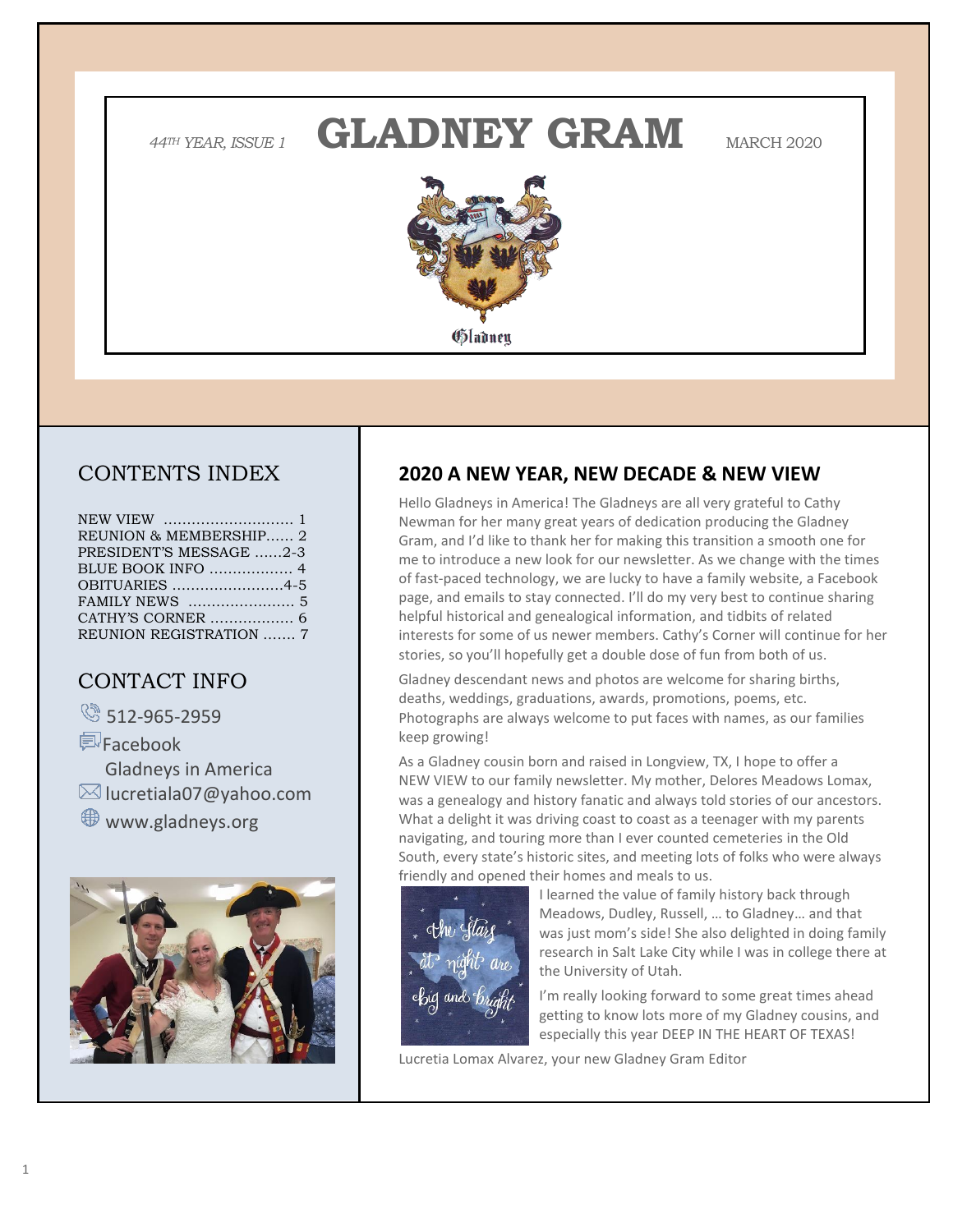

## GLADNEY REUNION IN FORT WORTH, TX

# TEXAS FUN!!!

Thursday- July 24 Check in & visit in hotel lobby Friday- July 25

 Bureau of Engraving/Printing Welcome Party- Taco Bar

Saturday- July 26 Fort Worth Stockyards Gladney Center for Adoption Gladney Reunion Dinner- BBQ



## **MEMBERSHIP INFO**

**Gladney Family Association Dues** are payable in July each year \$15 per Gladney descendant and his/her household. Dues help maintain the Gladney Cemetery in Winnsboro, SC and communicate with cousins via the Gladney Gram newsletter (printing and mailing). Keeping your dues paid also keeps you on the email list to receive the Gladney Gram newsletter. Sign up now to get all the most current news!

**Please send all payments to Treasurer:** Terry Burkemper 290 Gnade Road Elsberry, MO 63343 Email[:genterburk@gmail.com](mailto:genterburk@gmail.com) Phone: (660) 216-5619



# **PRESIDENT'S MESSAGE**

BY DAN PANNELL

I'm getting excited! The 2020 Gladney reunion will be held in Fort Worth, Texas July 24 -26 at the Courtyard Fort Worth West by Cityview.

**Please make hotel reservations by June 23, 2020 by calling Marriott Reservations at 888-236-2427.** 

**Be sure to say that you are with the Gladneys in America (for the Gladney Reunion) staying at the Courtyard Fort Worth West by Cityview located at 6400 Overton Ridge Boulevard, Fort Worth, Texas 76132. The rate is \$105 per day with breakfast included.**

**Friday morning July 24th** I have a tour planned for the Bureau of Engraving and Printing. It's free and only open weekdays, so if at all possible arrive early enough to join us for the tour. I know you'll enjoy seeing where your money is printed. No, I don't think they give out free samples, but you can buy shredded money from them.

**Friday afternoon** venture out on your own to visit other Fort Worth attractions before the **Welcome Party 4-7 pm** at the hotel:

- The Fort Worth Zoo at 1989 Colonial Parkway, directly across from Colonial Country Club. \$5 parking and \$16 admission
- National Cowgirl Hall of Fame 1720 Gendy Street. \$12 Admission
- Sundance Square in downtown Fort Worth has shopping, restaurants and nightly entertainment. Visit SUNDANCESQUARE.COM for full details.
- In the Cultural District, just north of I-30 on Montgomery or University Drive you'll find the Kimball Art Museum, the Amon Carter Museum of American Art, and the Fort Worth Botanic Gardens.

**Saturday morning July 25th** at **9:30 a.m.** we'll make a trip to the Historic Fort Worth Stock Yards. The Stockyards Museum is free, but they welcome donations. The museum is dedicated to the livestock and meat packing industry that began when the railroad arrived in 1876. There are lots of shops and restaurants in the Stockyards areas for you buy souvenirs and try some local cuisine. At **11:30 a.m.** we'll experience a longhorn cattle drive in the Stockyards. Yep, real longhorns, real cowboys. It's only about 15 or 20 minutes long.

**Saturday afternoon** at **2:00 p.m.** we'll visit the Gladney Center for Adoption. The center is normally closed on Saturday, but they have agreed to have us as their guests since we are the Gladney Family, so I have a special tour set up just for us. (See the list of items needed that we can take to present to them.)

**Saturday night** at **6:00 p.m.** dinner at the hotel. One thing I know for sure, we're having Texas salad (photo left). Please register for the reunion as soon as possible, or by July 6 so we can plan for the right amount of food. It's going to be great, so you'll want a plate!

**Sunday morning** we gather casually at the hotel after breakfast for final farewells until 2021.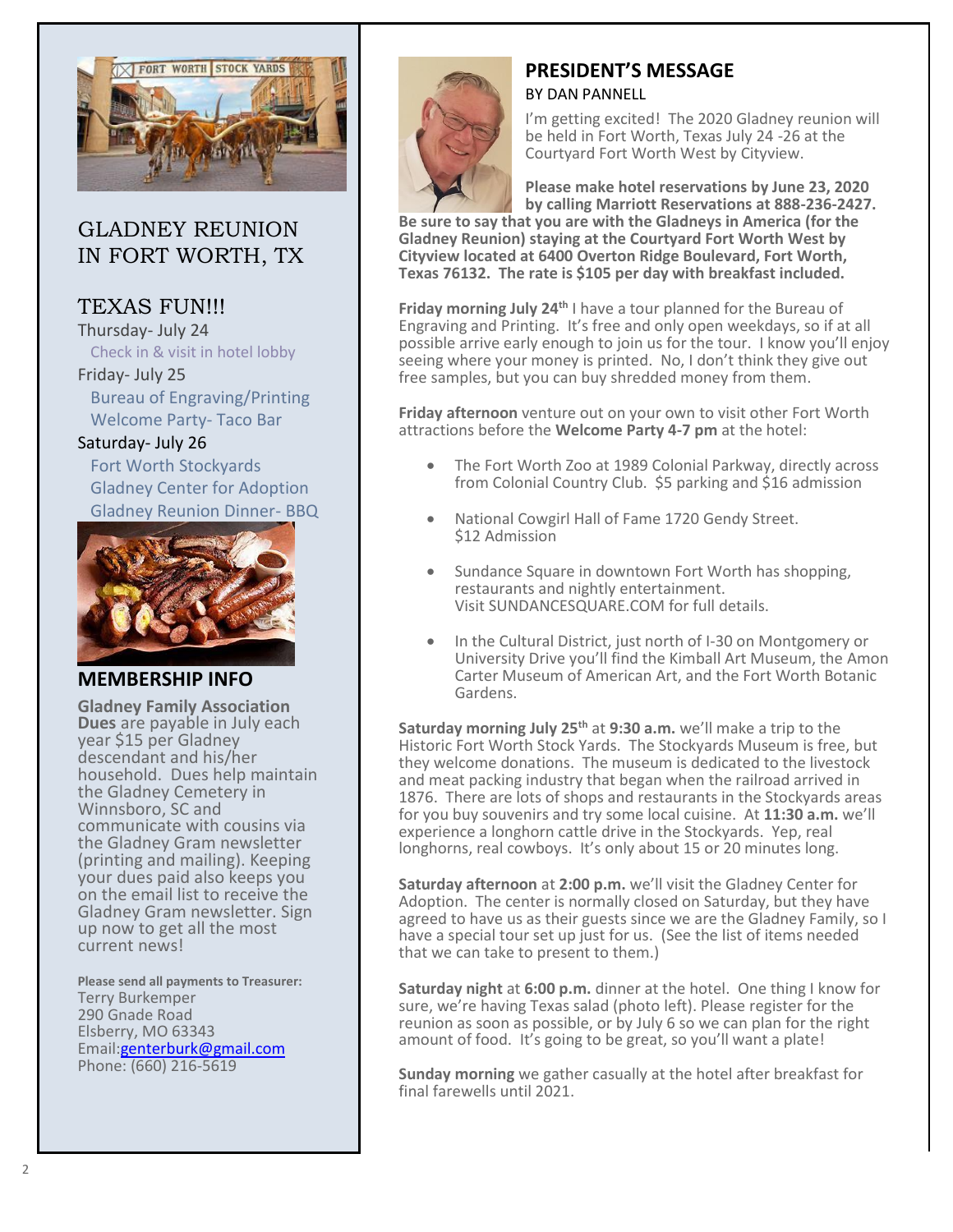**A special invitation to you or a family member that you think might like to be part of the Gladneys in America board. This year offers several positions with an emphasis on the Treasurer. We need you!** If you are willing to serve, please email Dan Pannell at ndpannell@aol.com



## **WHERE ARE WE NOW?**

Our 2020 Gladneys in America membership has grown to approximately 300 members. Did you ever wonder which states are represented? GA- 45 TX- 29 SC- 27 LA- 23 TN & MO- 18 CA- 17 AL & FL- 15 MS- 13 NC- 10 AZ- 5 AR, KY, NH, NY- 4 OR- 3 NM, OH, OK, PA- 2 CO, CT, ID, MD, MI, MN, SD, VT, WV all came in with 1. Ecuador 1 Ireland 1 Unknown 24

#### **The Gladney Center for Adoptions in Fort Worth needs items:**

## **New Items for babies in Gladney's Transitional Care:** Newborn Diapers (Pampers) & wipes Bassinets (any type)

Preemie clothing Newborn car seats (no older than one year)

## **New Items for foster youth living in the Gladney Home:**

#### **New clothing for girls age 10-16:**

T-shirts, sweaters and hoodies Dresses and skirts Sweat pants, yoga pants, and athletic shorts Pajamas, bathrobes, underwear Jackets and coats Socks: leisure and athletic Shoes: slippers/house shoes, flip flops, casual, athletic, sandals, flats Swimsuits

### **Personal Care:**

Toiletry bags Toothbrushes and toothpaste Shampoo and conditioner Face wash and hand soap Deodorant Large white towels and white hand towels Body wash and Body lotion Feminine hygiene products

### **Recreation:**

Beach towels & Pool noodles Sunblock and after-sun lotion (for sunburn) Insect repellent

### **Gift Cards:**

\$25 Walmart, Target, or Old Navy

If you find in your heart to share more of the Gladney Love, I encourage you to join me this year when we visit the Gladney Center. I would like for us to come bearing gifts. To make it easier for you, I can do the shopping for you prior to the reunion and you can reimburse me when you arrive in Fort Worth. If you can't make it to the reunion, but still want to donate, just let me know and we'll work it out together. All I need to know is what you would like for me to buy and what dollar limit you want. Email [ndpannell@aol.com](mailto:ndpannell@aol.com) or text to 682-333-7221

Dan Pannell, GIA President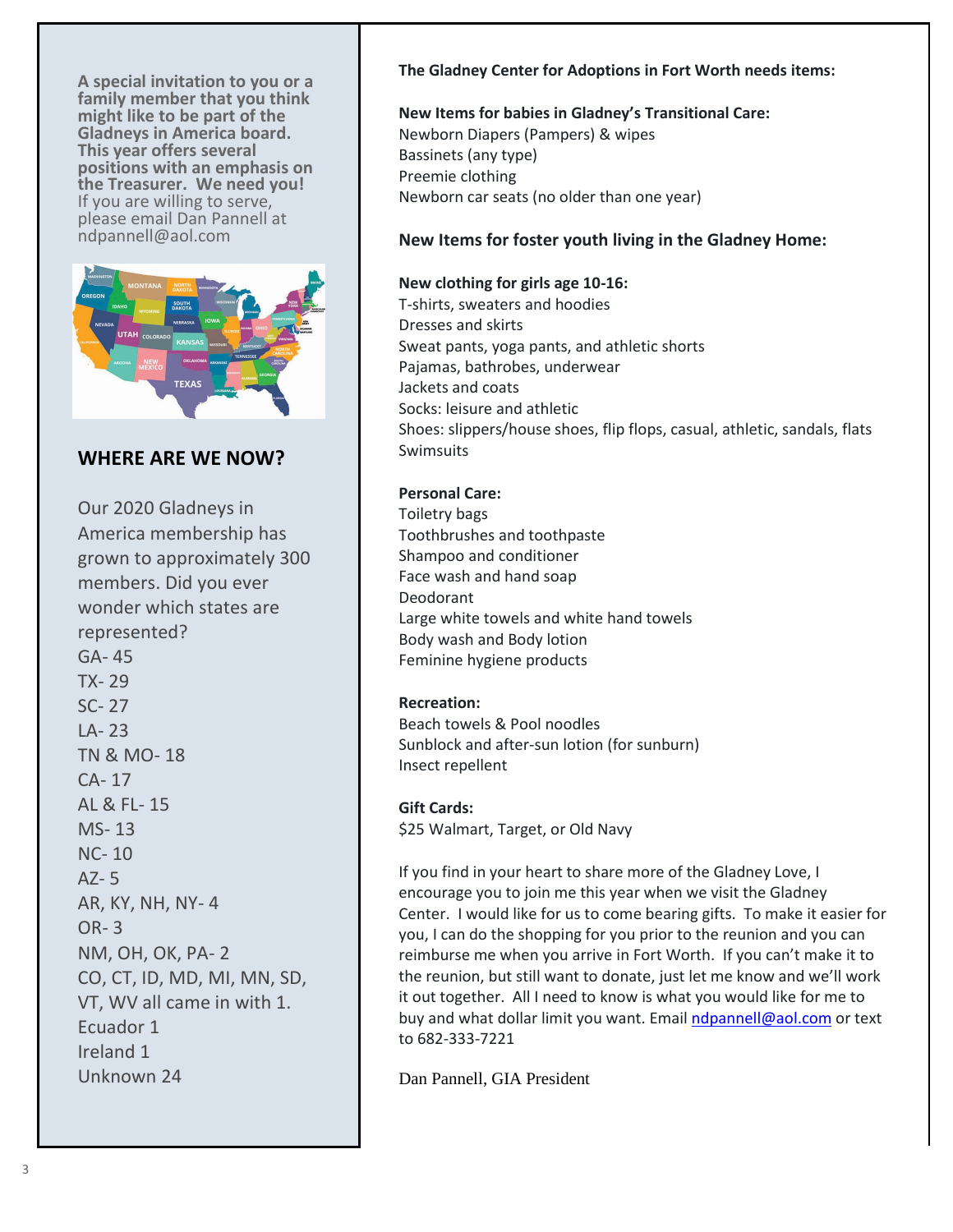## **BIG BLUE BOOK ORDERING INFO**

To order a copy of the big, blue Gladney book entitled "Gladneys In America", contact the publishing company directly. The cost is \$147.00 per hard bound book plus \$9.95 postage. The lead time on the hardback books is approximately four weeks.

If you are interested in a soft bound book, they are now available. However, the binding machine has a height limit and the soft bound book would be in two separately bound sections. The cost is only \$12.00 less than the hardbound book at \$135.00 plus \$9.95 postage. The lead time on the two sections of the soft bound book is approximately two weeks

There is a 40% discount if you order five or more copies of the book. The entire order must be either hard bound or soft bound. They cannot be mixed. You may want to order along with your siblings or cousins. You also may want to consider purchasing a book for donation to your local public library, historical society or genealogy group. The donation may be tax deductible, contact your tax professional.

Again, contact the book company directly and ask for the "Gladneys In America" book and specify whether you are ordering the hard bound or soft bound version. Higginson Book Company 148 Washington Street Salem, MA 09170 Phone: 978-745-7170 Fax: 978-745-8025 Email: robert.murphy1945@yahoo.com Hours: 12 noon until 4:00pm eastern time, Monday through Friday

NOTE: You can also check Amazon for the Big Blue Book. The hardbound book is posted on Amazon for \$99.00 plus \$3.99 shipping. There is no photo but, the description 1248 pages and the update of "Gladneys in America" genealogy. The price varies with each listing. Most books listed look almost new and barely used.

# **OBITUARIES**



**REUBEN RICE MACFIE, III**, 82, Doctor of Veterinary Medicine, passed away on January 31, 2020. Born in Winnsboro, SC, he was an identical twin son of Reuben Rice, Jr. and Alva Stevenson Macfie. He is survived by his wife of 55 years, Nancy Yongue Macfie; daughter Ashley (Ray) Wall of Brisbane, Australia; and son, Rice Macfie IV of Columbia, SC. He was affectionately known as "Reub" by his grandchildren, Cullen Macfie, Carolina and Zara Wall, and close friends.

Rice served his country for four years in the Coast Guard. Following his honorable discharge, he attended Clemson University and graduated from the University of Georgia School of Veterinary Medicine. Rice practiced in Kinston, NC, West Columbia, SC, and Spartanburg, SC, where he established a private practice. He retired from private practice and then worked for Clemson University where he retired as the Animal Health Director after seventeen years.

During his retirement, Rice continued serving his community volunteering with Habitat for Humanity with over 3,000 plus hours of volunteer service time. Never one to sit still, Rice also enjoyed spending time with his family, especially his grandchildren, gardening, constructing furniture, building a farmhouse and spending time at his beloved McGregor Farm. Rice was a member of First Presbyterian Church in Spartanburg, SC.

A faithful man of God, Rice lived his convictions. Because of his many years of veterinary practice, Rice was an expert in his field, and he treated both people and animals with kindness and humanity. His friendly and good-natured character and quick wit quickly put people at ease and gave them hope and peace. Rice was a man who made things happen and expected nothing in return. He would see a need and his natural inclination was to see that need filled.

Rice is predeceased by his parents; his twin brother, John Franklin Macfie; his sister Anne Macfie Moore; and his brother James Pringle Macfie.

A graveside memorial service was held February 10th at two o'clock in the afternoon, conducted by Reverend James McManus at The Old Brick Church Cemetery, located at 11235 State Highway 213, Winnsboro, SC 29180. In lieu of flowers, memorials may be made to Habitat For Humanity, 2270 South Pine Street, Spartanburg, SC, 29302; The Old Brick Church Cemetery, C/O Treasurer, Jamie Dagerhart, 1978 Steeplechase, Rock Hill SC, 29732; or Hospice Care of South Carolina, 110 Dillon Drive, Spartanburg SC, 29307. The family would like to express their gratitude to Hospice for their kindness, compassion, and professionalism during this time in our beloved husband and father's life. Pope Funeral Home in Winnsboro, SC served the Macfie family.

*NOTE: Submitted by Buddy Stevenson, of Winnsboro, SC. Buddy's father, Ed Stevenson, deeded the Gladney Cemetery and the one acre of surrounding land to the Gladney Family Association. His family has always been of utmost importance to us. In 2017, we connected his Stevenson family to the Gladneys. Alva Gertrude Gladney, the daughter of Hugh Yongue Gladney (Samuel Line), married John Beauregard Stevenson, Buddy's 3x great grandfather.*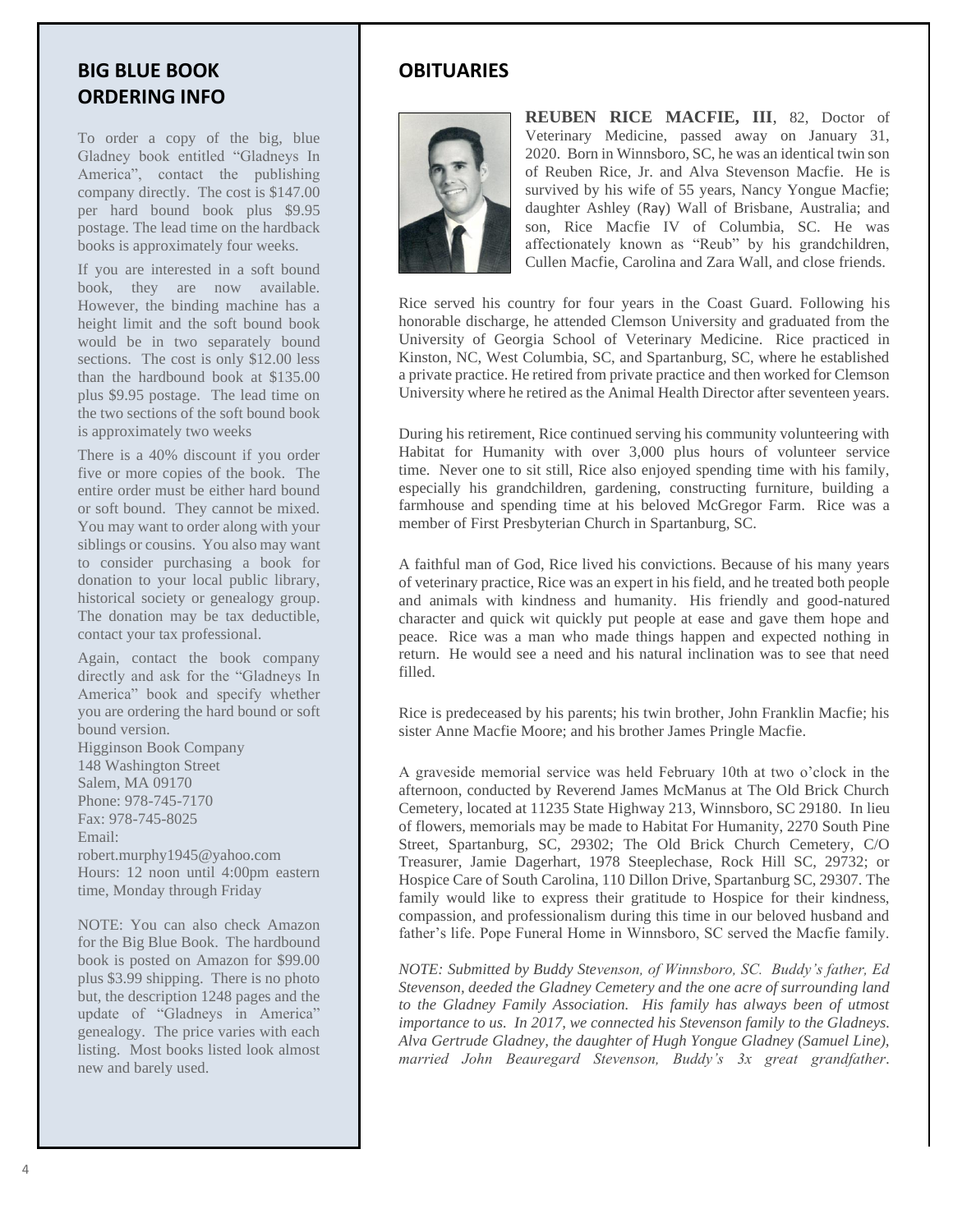## **FAMILY NEWS**

**Del Thomsen, of Greenville, SC**  grandchildren:

**Kyle Steven Saenz** graduated from Cal Poly Pamona in May 2019 with a BS in Chemical Engineering and a Minor in Materials Engineering, and he began a new job with FM Global in Woodland Hills, CA. Kyle's hobbies are mountain hiking and photography.



**Sierra Rae Saenz** graduated from Temecula Valley High School in June 2019 with a 4.7 gpa, top 3%, Summa Cum Laude, and entered Cal Poly San Louis Obispo as a civil engineering major. She is now also a member of the college Equestrian Team and won 1<sup>st</sup> place in her division at her first college horse show in February 2020.





Bonnie Meadows with daughters Cindy, Gwen & Debbie. Photo by Delores Lomax circa 1957, submitted by Cindy Shelton.



**JOHN DUDLEY MEADOWS**, USAF Retired Major, 94, died peacefully in his Longview, Texas home on June 12, 2018. Dudley Meadows was born April 5, 1924 in Longview, Texas. When he was 16, he paid one dollar to take his first airplane ride at a local airstrip. He graduated from Longview High School and joined the US Army Air Corps in December of 1942.

During World War II, he flew C-46 and C-47 cargo planes between India and China across the Burma Hump. After WWII, he stayed in the Reserves and continued flying out of Barksdale Air Force Base near Bossier City, Louisiana. He was returned to active duty (1951) during the Korean War and flew B-29 bombers for SAC at Barksdale AFB. After the Korean War, he again stayed in the Reserves with short intervals of active duty during the Vietnam War flying C-124 Globemaster cargo planes. Major John D. Meadows retired from the Air Force April 5, 1984.

While in flight school, he met Bonnie Orman at a dance in Tulsa, Oklahoma. After corresponding by letter for one year, they married in December 1945 after the war ended. They moved to Longview, Texas and together raised three daughters. With the exception of time he was in active duty with the U.S. Air Force, he worked at different jobs in the Longview area. He ran a dairy on the family farm, worked as an oil field scout, a machinist, meat inspector and various jobs on the steel roll mill crew for Marathon LeTourneau Co. He retired from Marathon LeTourneau in 1984. After retiring, he enjoyed taking care of his cows and raising a large garden on the family farm. Bonnie passed away in 2005 after 60 years of marriage. He then married Mattie Godwin in 2007.

He is survived by his loving and devoted wife, Mattie; his brother and sisterin-law, Glenn and Martha Meadows of Houston; his three daughters and sonsin-law, Cindy and Wayne Shelton of Katy, Gwen and Tom Jones of Chandler and Debbie and Roger Kuykendall of Longview; four grandchildren, and 9 great grandchildren. He is also survived by two stepdaughters and their husbands, Ruth and Jason Reece of Gilmer and Mandy and Trey Green of Gilmer as well as numerous nieces, nephews, and other loving family members. He was preceded in death by his first wife, Bonnie, his sisters, Shirley Jean Meadows, Mary Virginia Fowzer, Delores Lomax, Lucretia Gunn, and his brother, Wayne Meadows.

The family received friends for a time of visitation on Monday, June 18, at 1:00 pm in the chapel of First Baptist Church, 209 East South Street, Longview. A memorial service followed at 2:00 pm with Reverend Kip Salser officiating. Interment with military honors followed immediately at Memory Park Cemetery Longview. In lieu of flowers, donations may be sent to First Baptist Church of Longview or a favorite charity. The family would like to thank Heart's Way Hospice for their compassionate care of Dudley during his recent illness.

*NOTE: This was my 'Uncle Dud', who built his home on his parents' Meadows family homestead between Kilgore and Longview, TX, and managed the land for all the heirs. Dudley and daughter Cindy Shelton attended a Gladney reunion many years ago. All three sisters Cindy, Gwen and Debbie (pictured left) plan to be at the 2020 Fort Worth reunion.*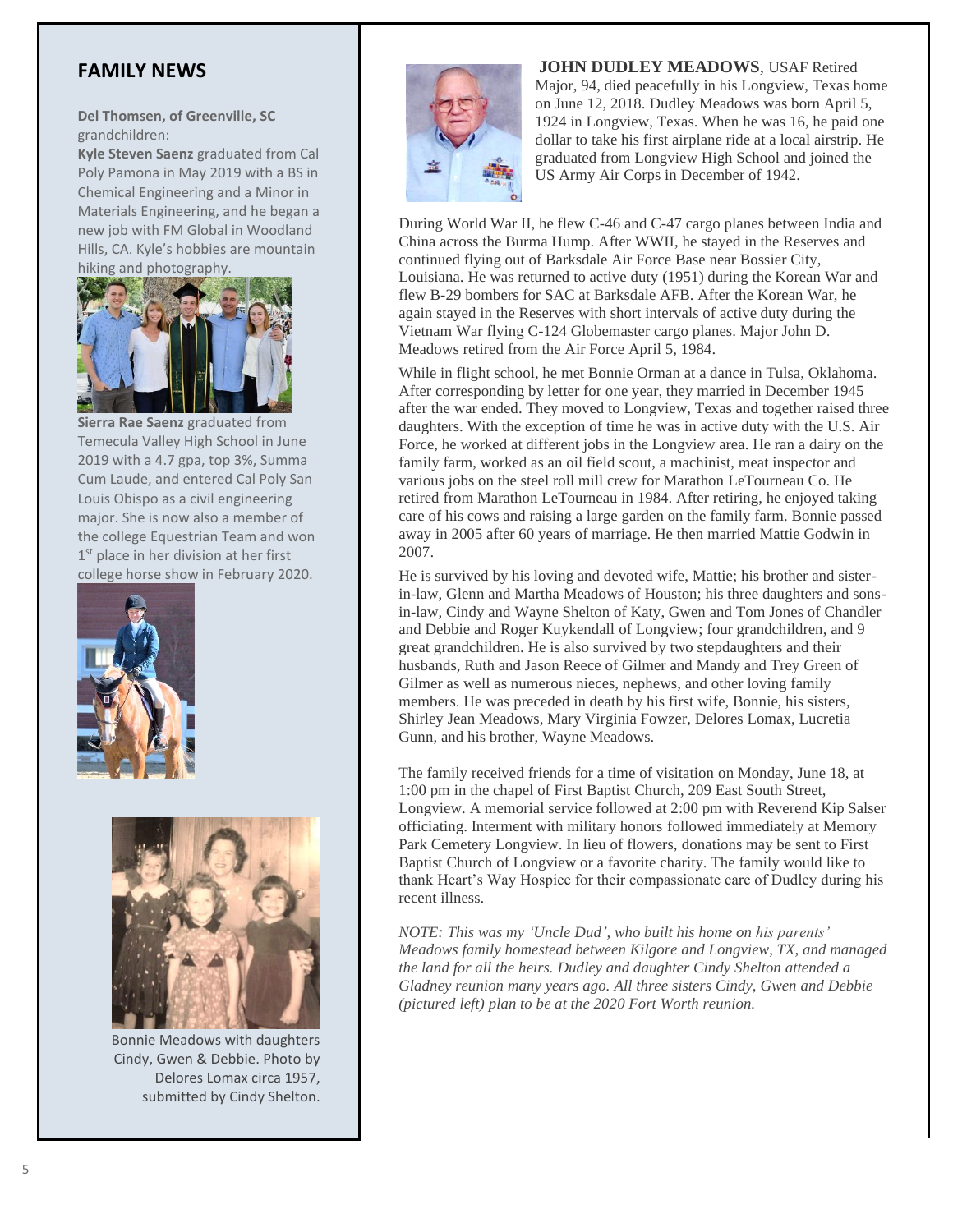

Cathy & Jimmy Newman



The Happy Camper

GLADNEY family news and photos are always welcome and appreciated for this new view into our family history!

## **CATHY'S CORNER**

I don't know if anyone remembers the first Gladney Gram I published was in May 2005. The reunion that year was in Winnsboro, SC, after 2004 in Baton Rouge, LA, and my tenure with the Gladney Gram happened in two words, Bettye Bond.

The 2007 reunion in Memphis, TX was cancelled because a tornado hit the area around the hotel where most of the cousins had reservations. As usual, Jimmy and I left a few days early to poke around and see what we could find to do. When we arrived, the hotel was dark. There were very few cars in the parking lot and it looked like a skeleton crew.

We checked in and the desk clerk said, "Oh, you're the ones". I must have looked bewildered because she explained that all our reservations had been canceled due to the tornado. Big Wally and Bettye had been calling. We had left home before they cancelled, and they didn't have my cell number. We were allowed to see if we could stay in the room with no air conditioning…in July…in the south. Nope. We left after finding a great barbecue restaurant and headed out of town to find a hotel with coolness! On our way out of town, I received a call from Bettye Bond. She said that two new cousins from California had checked into a hotel across the street from where we were, and she felt bad that they were not going to meet any Gladneys. So, we turned around and met our new cousins. They were and are wonderful. I'm still in touch with them.

When we got home, Bettye asked for a synopsis of our adventure with the Cancelled Reunion. She sent it to the editor of the Gladney Gram. It was well received and when Terri Spurling gave up her position a couple of months later, I was nominated to take over by Bettye and Big Wally. Needless to say, when those two wanted something, it happened.

This all leads to me giving up my labor of love and letting someone else put new life and excitement into our wonderful family newsletter. Not many families still have a family newsletter, much less a reunion with as much history as ours. Lucretia Lomax Alvarez is very interested in all goings on of our family and has agreed to be our new Editor. She has graciously agreed to allow me to continue the Cathy's Corner column. I wish Lucretia the best of luck.

For those following the progress on the almost complete remodel of our 1998 Minnie Winne motor home, I can say we now see the light at the end of the tunnel. We rebuilt the shower which was rotten between the wallpaper and the outer skin. We also completed the rebuild of the over cab bunk area. The former owners had replaced the running lights on the nose but did not seal them. All that water behind the wall had run underneath the bunk area floor and completely hidden from view. We thought we were finished then both roof vents started leaking. Jimmy spent many long hours on the roof sealing and resealing. He would fix one leak, and another would pop up. He took out the air conditioner to seal around it, and purchased new vent covers for the roof. It seems the former owner had not installed the last covers properly and drilled eight holes in the roof. All the rain we've had here in Georgia was a good test for the sealant and new parts. As of today, we are high and dry, but still need a complete set of tires. We planned to travel after Jimmy's early retirement, but now he decided not to retire just yet. His company is creating a new job for him with less stress, and what he's always wanted to do, teach young engineers.

With thanks and love to Lucretia, and a big thank you to all of you that I have been in touch with over the years, I say goodbye as your Editor and hello as a freelance contributor. Please feel free to contact me a[t newmanca52@gmail.com,](mailto:newmanca52@gmail.com) by phone 770-328-3552, or on Facebook. I'd love to hear from you, and I hope to see you in Fort Worth, TX in July. See details on website gladneys.org or the Gladney Gram.

Love to you all, Cathy